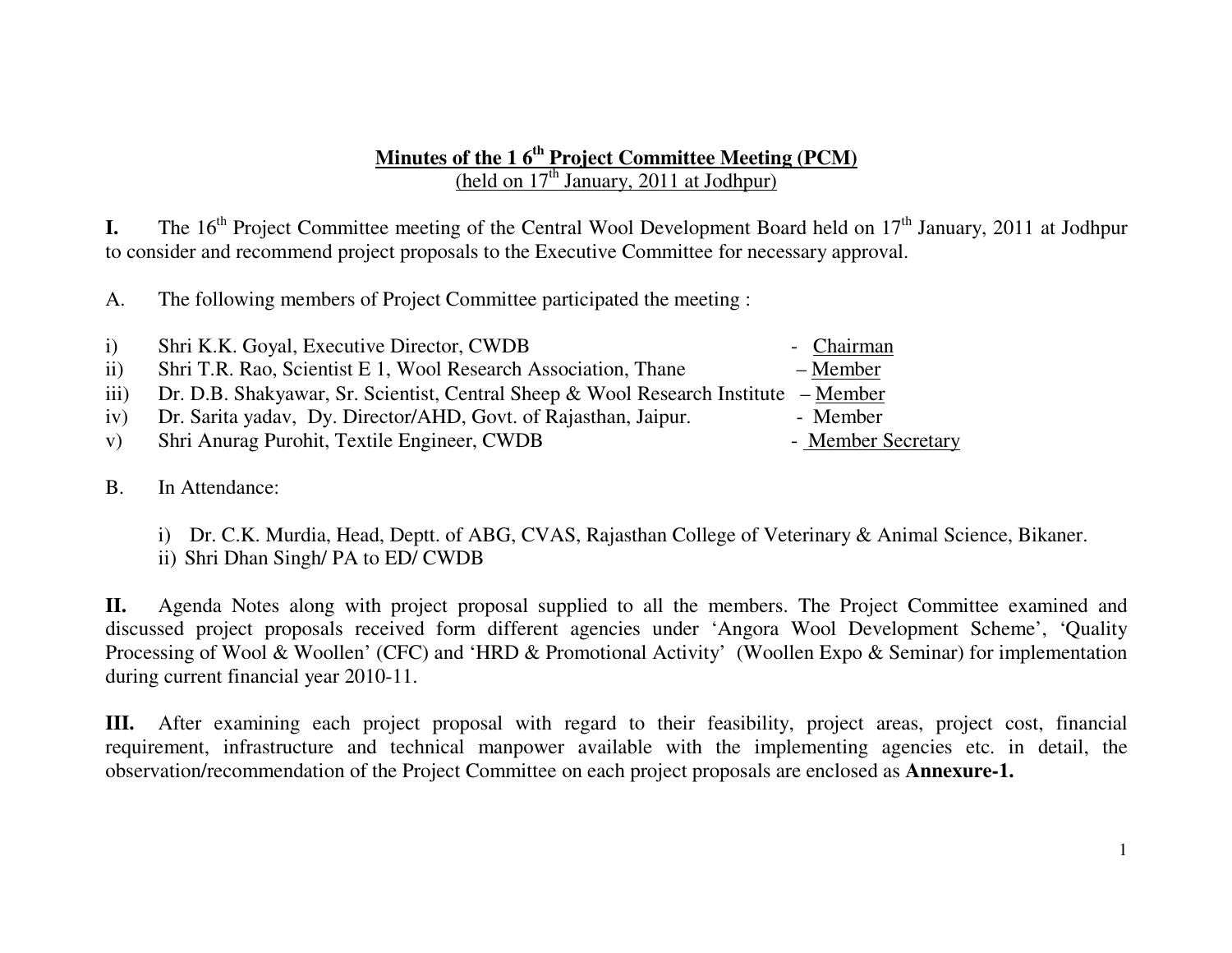(Rs. in lakh)

| S              | <b>Name of Agency</b>                                     | Activity/proposal                                                                                                                                            | <b>Funds required</b>                                                                                         | <b>Total</b>      | Project | Observation/recommendation of the                                                                                                                                                                                                                                                                                                                                      |
|----------------|-----------------------------------------------------------|--------------------------------------------------------------------------------------------------------------------------------------------------------------|---------------------------------------------------------------------------------------------------------------|-------------------|---------|------------------------------------------------------------------------------------------------------------------------------------------------------------------------------------------------------------------------------------------------------------------------------------------------------------------------------------------------------------------------|
|                | submitted the                                             |                                                                                                                                                              | during 2010-11                                                                                                | Project           | period  | <b>Project Committee</b>                                                                                                                                                                                                                                                                                                                                               |
| N              | project proposals                                         |                                                                                                                                                              | (Rs. in lakh)                                                                                                 | Cost              |         |                                                                                                                                                                                                                                                                                                                                                                        |
|                | College of<br>Veterinary &<br>Animal Science,<br>Bikaner. | R&D Project on "Conservation,<br>propagation and dissemination of<br>Bikaneri-Chokla Sheep for carpet<br>wool production and quality carpet<br>manufacture'. | Rs. 70 lakh<br>(including Civil)<br>works, vehicles,<br>equipments, feed &<br>fodder & Misc.<br>expenditure). | Rs. 94<br>lakh    | 2 years | The Project Committee approved the<br>R&D project subject to following :<br>1. Vehicle as required for projects<br>would be arranged by hiring as per<br>requirement.<br>2. To achieve objectives no. $3 \& 4$ of<br>proposal, the University should have<br>tie up either with CSWRI or carpet/<br>yarn manufacturer.                                                 |
| $\overline{2}$ | <b>Wool Research</b><br>Association, Thane.               | R&D Project proposal on<br>'Development of thermal<br>responsive high altitude multilayer<br>protective clothing made<br>principally of angora fibre'.       | Rs. 22.72 lakh<br>(including cost of<br>equipments of Rs.<br>$11$ lakh)                                       | Rs. 34.45<br>lakh | 2 years | Dr. D.B. Shakyawar, Sr. Scientist,<br>CSWRI sought some clarification and<br>submitted a letter mentioning critical<br>review of project. The Committee<br>directed Shri T.R. Rao, Scientist,<br>WRA to provide the comments of<br>WRA.<br>After<br>discussion<br>the<br>Committee, in principal, approved the<br>proposal subject to submission of<br>above Comments. |
| 3              | <b>Wool Research</b><br>Association, Thane.               | R&D Project proposal on<br>Development and optimization of<br>eco-friendly acoustics made from<br>coarse Indian wool & other<br>compatible natural fibres.   | NA                                                                                                            | Rs. 38.50<br>lakh | 2 years | similar<br>$\mathbf{A}$<br>projects<br>been<br>have<br>sanctioned to CSWRI, Avikanagar,<br>hence proposal is rejected.                                                                                                                                                                                                                                                 |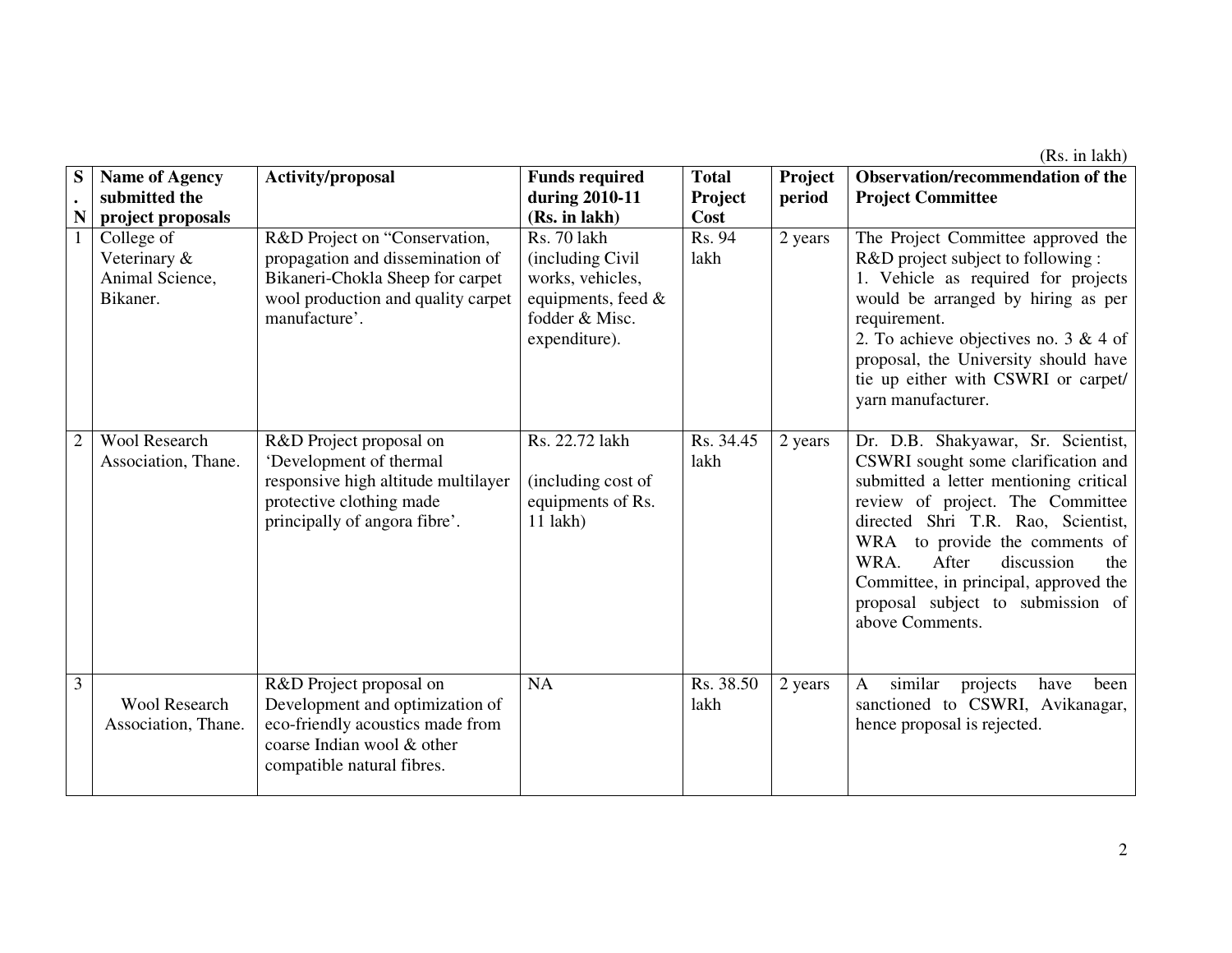| S | <b>Name of Agency</b>                                                            | Activity/proposal                                                                                                                                                                                                                                | <b>Funds required</b>                                                                    | <b>Total</b>                                                              | Project                        | Observation/recommendation of the                                                                                                                                                                                                                                                                                                                                                                                                                                                           |
|---|----------------------------------------------------------------------------------|--------------------------------------------------------------------------------------------------------------------------------------------------------------------------------------------------------------------------------------------------|------------------------------------------------------------------------------------------|---------------------------------------------------------------------------|--------------------------------|---------------------------------------------------------------------------------------------------------------------------------------------------------------------------------------------------------------------------------------------------------------------------------------------------------------------------------------------------------------------------------------------------------------------------------------------------------------------------------------------|
|   | submitted the                                                                    |                                                                                                                                                                                                                                                  | during 2010-11                                                                           | Project                                                                   | period                         | <b>Project Committee</b>                                                                                                                                                                                                                                                                                                                                                                                                                                                                    |
| N | project proposals                                                                |                                                                                                                                                                                                                                                  | (Rs. in lakh)                                                                            | Cost                                                                      |                                |                                                                                                                                                                                                                                                                                                                                                                                                                                                                                             |
| 4 | M/s. Laxmi Woollen<br>Mills, Bikaner                                             | CFC for Pre-loom processing<br>activity under 'Technology<br>Upgradation by installing blending<br>line system to improve the quality<br>of processed carpet yarn'.                                                                              | Rs. 50 lakh                                                                              | Rs.<br>110.60<br>lakh<br>(self)<br>contributi<br>on Rs.<br>60.60<br>lakh) | <b>CFC</b><br>(Q&P)<br>scheme) | The Project Committee approved the<br>CFC project subject to following :<br>1. The Board would collect a No<br>objection Certificate from DIC,<br>Bikaner to install/procure proposed<br>machines at Bikaner as the Committee<br>ensured Techno feasibility of this<br>plant at Bikaner.<br>2.<br>Regd. import of second hand<br>machine, the IA should collect<br>Certificate from Chartered Engineer<br>of concerned country about quality $\&$<br>residual life of the imported machine. |
| 5 | Himalayan Institute<br>for Environment,<br>Ecology & Deve.,<br>Dehradun.         | Angora Rabbit rearing project for<br>Tehri Garhwal for 60 families (3<br>Units)                                                                                                                                                                  | Rs. 6.93 lakh                                                                            | Rs. 10.40<br>lakh                                                         | 2 years                        | The Committee approved project for<br>only 20 families as per prescribed<br>financial norms of the scheme.                                                                                                                                                                                                                                                                                                                                                                                  |
| 6 | Rajasthan Carpet &<br><b>Woollen Products</b><br>Development<br>Society, Jaipur. | Training Programme for<br>conducting carpet/Durry weaving<br>programme under the scheme of<br>CFC-cum-Training activity under<br>Improve-ment of Wool Fibre to<br>train 40 trainees. 10 trainees per<br>batch. Total 4 batch each of 90<br>days. | Rs. 4.16 Lakh<br>(Cost for stipend,<br>honorarium and<br>assistance for looms<br>$@25\%$ | Rs. 4.16<br>lakhs                                                         | 1 year                         | The Project Committee approved the<br>Training Programme as under:<br>1. The Board will provide financial<br>assistance<br>upto Rs. 7000 per<br>loom/Charkha for 20 looms.<br>2. To Provide Stipend of Rs. 60 per<br>day per trainees. Total Rs. 2.16 lakh<br>for 40 persons.<br>3. Provide Honorarium to instructor<br>Rs. 5000 p.m. Total Rs. 0.60 lakh.                                                                                                                                  |